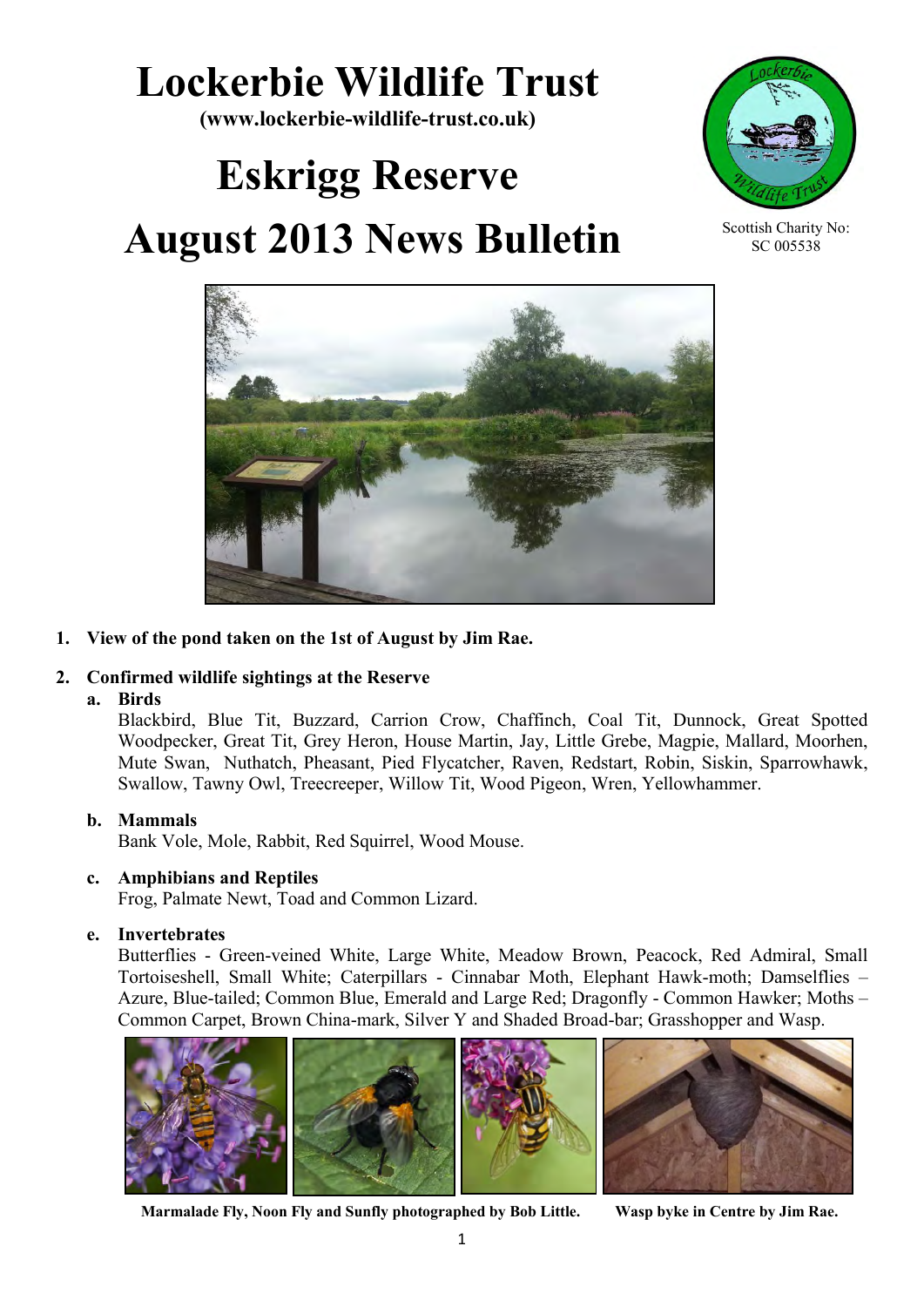## **3. August Photo-gallery**



**First row: Red Squirrel, Nuthatch, Emerald Damselfly. Second row: Mallard & ducklings, Little Grebe feeding on Stickleback. Third row: Peacock Butterfly, Ladybird on Devil's-bit Scabious, Bumblebee Fourth row: Cauliflower Fungus, Head of Elephant Hawkmoth caterpillar, Red Admiral. Fifth row: Burrs of Burdock, Ragwort Seeds, Brown Birch Bolete. Photographs by Jim Rae**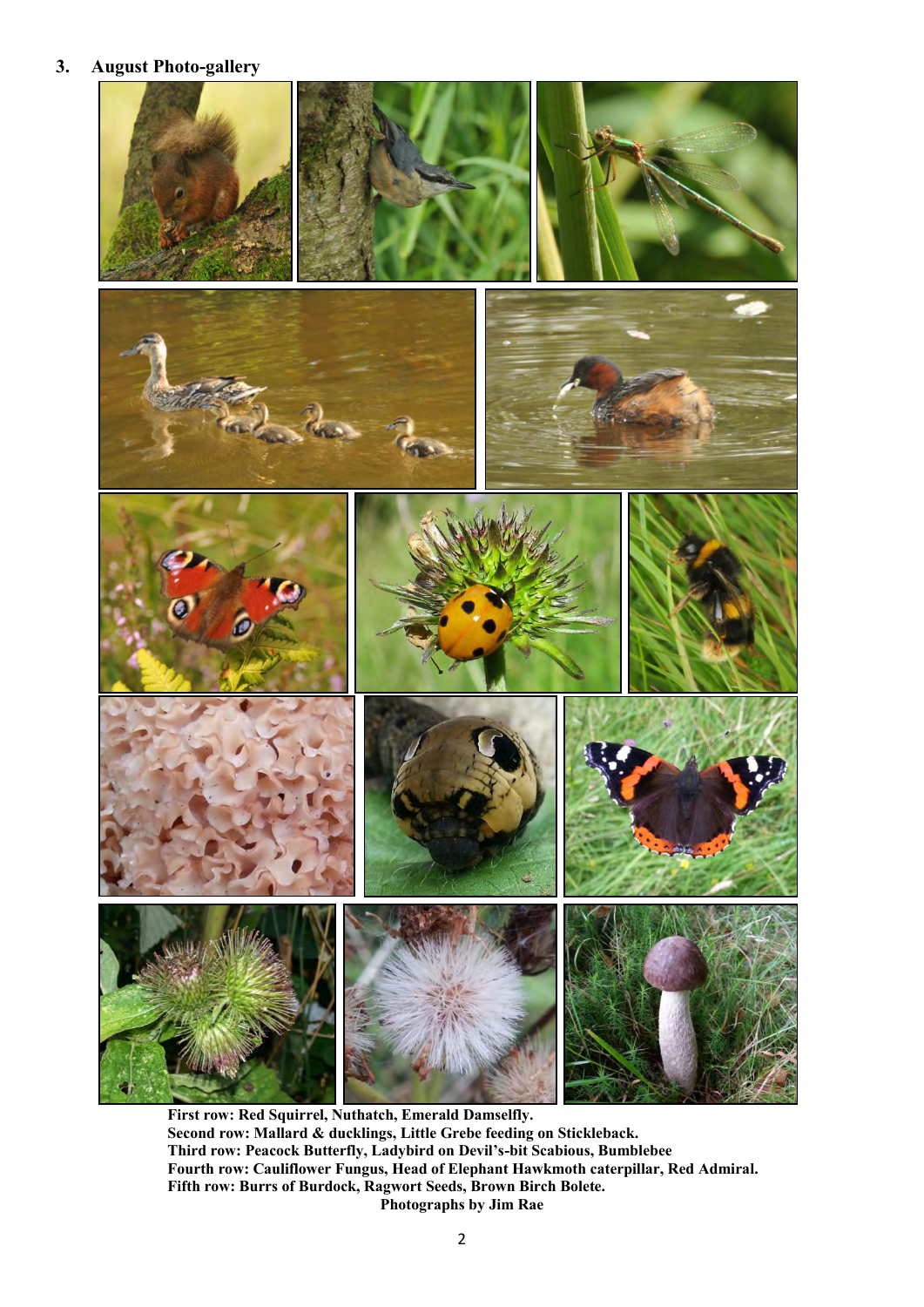#### **4. Activities at the Reserve during August**

There were no planned activities during the first two weeks when Jim was on holiday.

# **15th - Visit by Margaret Cameron and her youth group**



The group spent the afternoon pond dipping and exploring.

## **16th – Visit by Vanessa Traut and her group of home learners**



The group took part in wildlife orienteering, pond dipping and hunting minibeasts.





Young Lizard Elephant Hawk-moth caterpillar Young Frog

#### **30th – Visit by Wendy Gilmour and ladies from Strathaven.**

After visiting the Visitors' Lodge, the ladies enjoyed a guided tour of the Reserve before heading off to the Queens Hotel for a light sandwich lunch.

#### **Photographs by Jim Rae**

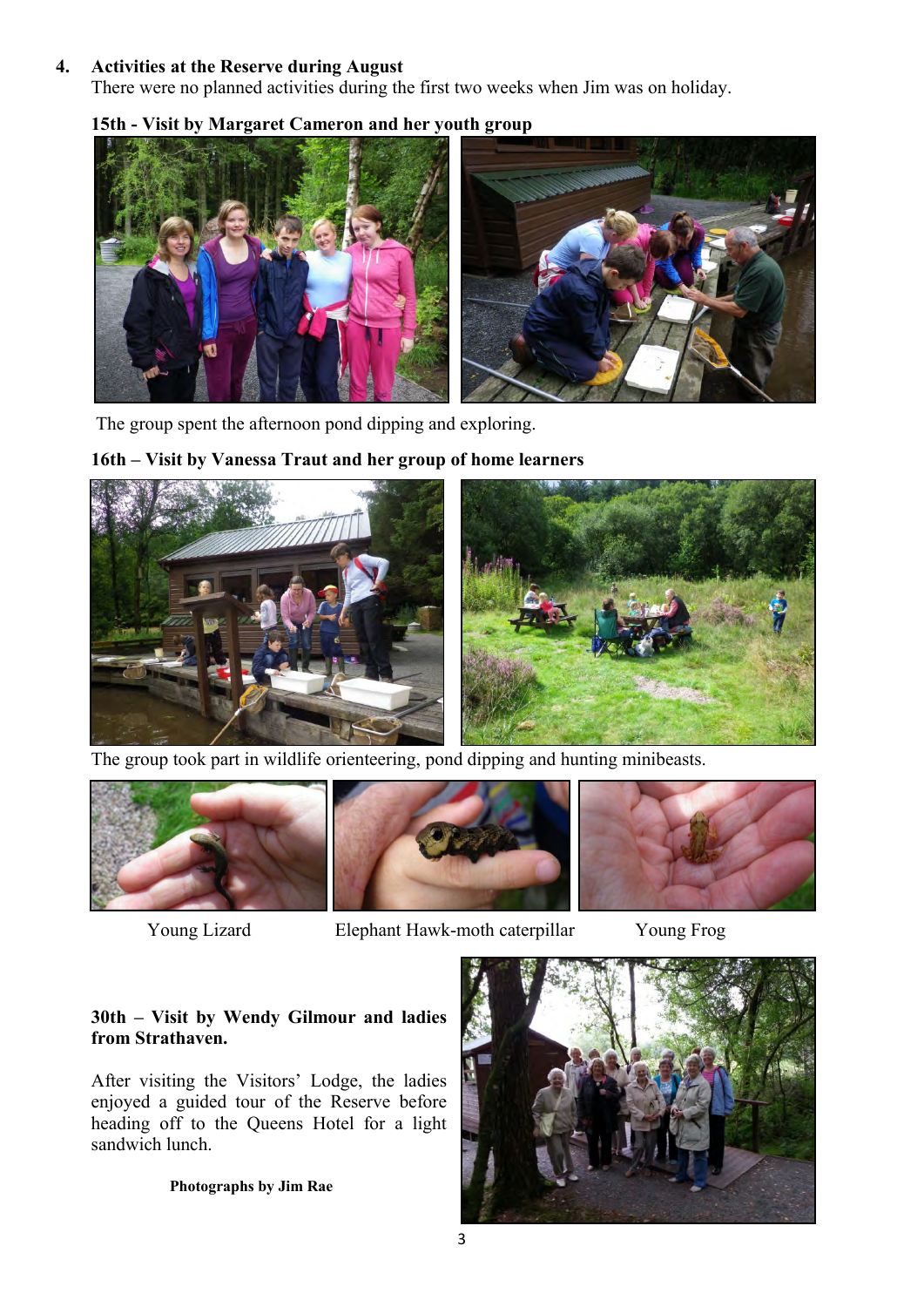# **5. Moth Trapping**

The Robinson trap was set up overnight on the 22nd/23rd on the pond fringe and the moths identified on the 23rd. Species highlighted in **red** have not been previously recorded at the Reserve.

| <b>Macros</b>                      |    | Lesser Yellow Underwing  | $\overline{2}$ |
|------------------------------------|----|--------------------------|----------------|
| <b>August Thorn</b>                |    | <b>Oblique Carpet</b>    |                |
| <b>Bordered Beauty</b>             |    | Pale Prominent           | 3              |
| <b>Broad-bordered Y. Underwing</b> |    | Pebble Hook-tip          |                |
| <b>Buff Footman</b>                | 27 | <b>Phoenix</b>           |                |
| <b>Chinese Character</b>           |    | <b>Rosy Rustic</b>       | 6              |
| Common Carpet                      | 15 | Sallow                   | 5              |
| Common Footman                     | 5  | Shaded Broad-bar         |                |
| Common Marbled Carpet              | 17 | Silver Y                 |                |
| <b>Common Rustic</b>               | 6  | <b>Small Phoenix</b>     | 20             |
| Common White Wave                  |    | Small Square Spot        | 19             |
| Crescent                           | 18 | Small Wainscot           | 11             |
| Dark Marbled Carpet                | 17 |                          |                |
| <b>Dotted Carpet</b>               |    | <b>Micros</b>            |                |
| Dun-bar                            | 10 | <b>Brown Chinamark</b>   |                |
| Flame Carpet                       | 25 | <b>Clepsis spectrana</b> |                |
| Flame Shoulder                     |    | Epiblema uddmanniana     |                |
| <b>Ingrailed Clay</b>              |    | Eriocrania subpurpurella |                |
| Iron Prominent                     |    | Eudemis profundana       | 13             |
| July Highflyer                     | 65 | Eudonia truncicolella    | 10             |
| Large Yellow Underwing             | 18 | Pandemis heparana        |                |
| Lesser Broad-bordered Y. Underwing | 3  |                          |                |



August Thorn **Bordered Beauty** Chinese Character



**Dotted Carpet Phoenix** 



**Photographs by Jim Rae**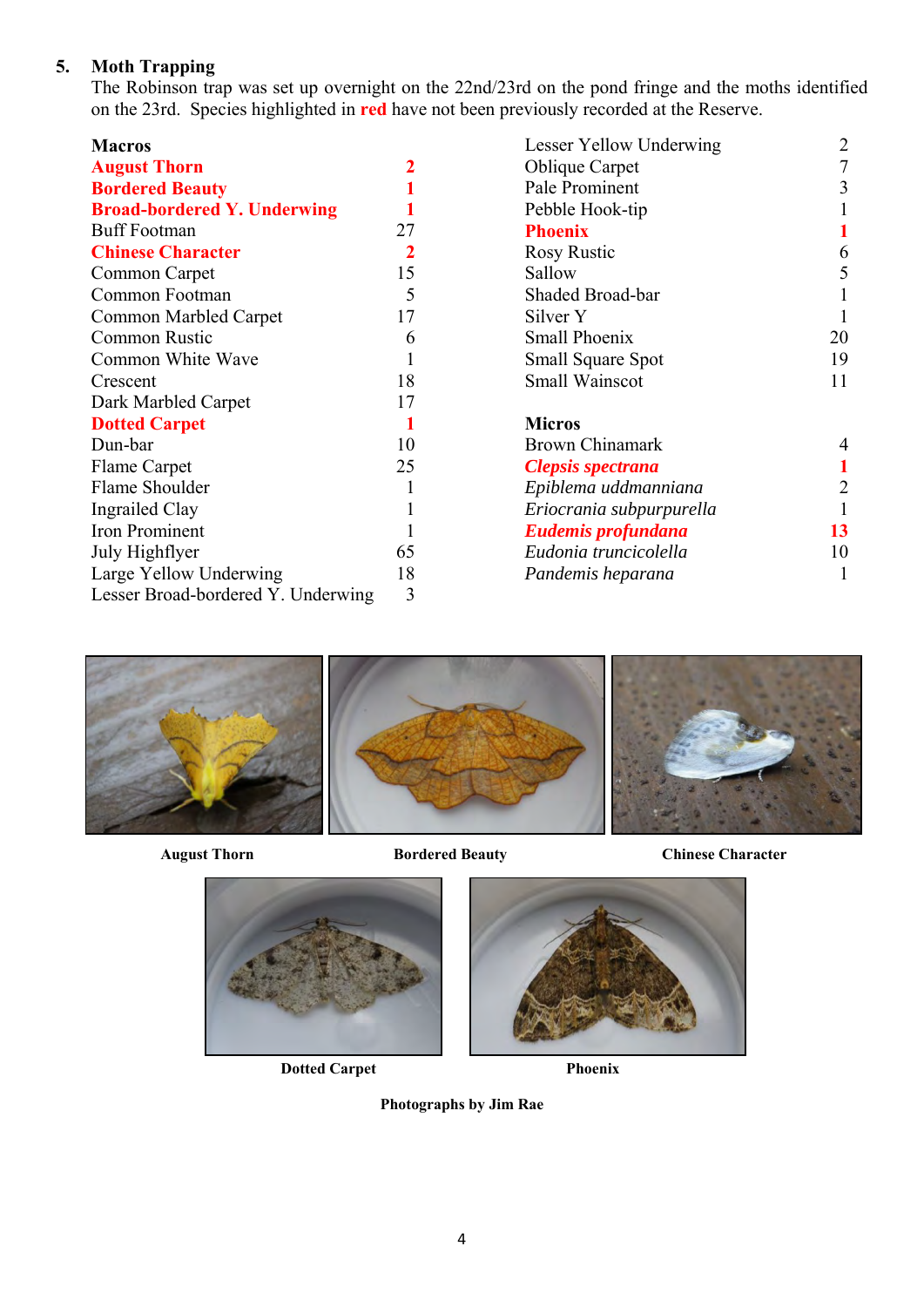#### **6. Maintenance work during August.**

**1st & 2nd** - The path at the Dumfries Road and the path through the Reserve were strimmed and raked and some reed-grass in the pond was pulled out.

**20th** – Ian Dunn and Pamela Beeton helped to weed the path, pulled out self-seeded trees in the heathland area and pruned back some of the trees. They then helped Jim clear the weeds from Neo's Neuk.

**24th** – Charlotte Carruthers, Megan Johnstone and Drew Stewart helped to weed and rake part of the Reserve path then raked the cut grass and pruned the trees along the path behind the shelter.







**25th – Maintenance Day:** Sybille Spägele and David Hughes helped clear the rest of the path between the shelter and the field gate then raked up the area around the duck feeder.

**26th** – Jim strimmed the grass at the Dumfries Road entrance.

**27th** – Pamela Beeton helped Jim cut part of the hedge beside the Dumfries Road. She then raked up some of the grass after Jim had strimmed the path.

**28th** – Jim finished raking up the grass at the Dumfries Road before potting up the conifers he had been bringing on in Neo's Neuk.

**29th** – Dayne Earl helped Jim to cut and clear the remaining hedge at the Dumfries Road before they dug and raked over Neo's Neuk.





**30th** – Jim Anderson brought down to the Reserve some plants he had reared in his greenhouse. He and Jim Rae planted out the Dog Violet and Ragged Robin in Neo's Neuk. In time other plants will be sown or planted in the area to attract butterflies, bees and other insects.

Some of the conifers will be transplanted to Beattie's Clump – the St Mungo Primary forest classroom and others will be planted at Eskrigg Reserve.

**31st** – Charlotte Carruthers, Megan Johnstone, Angus Johnstone and Drew Stewart helped Jim to clear the path behind the cemetery and down to the Muirhead farm road. They removed rubbish, cut back the bracken, pruned the trees then strimmed and raked the path.

#### **Photographs by Jim Rae**